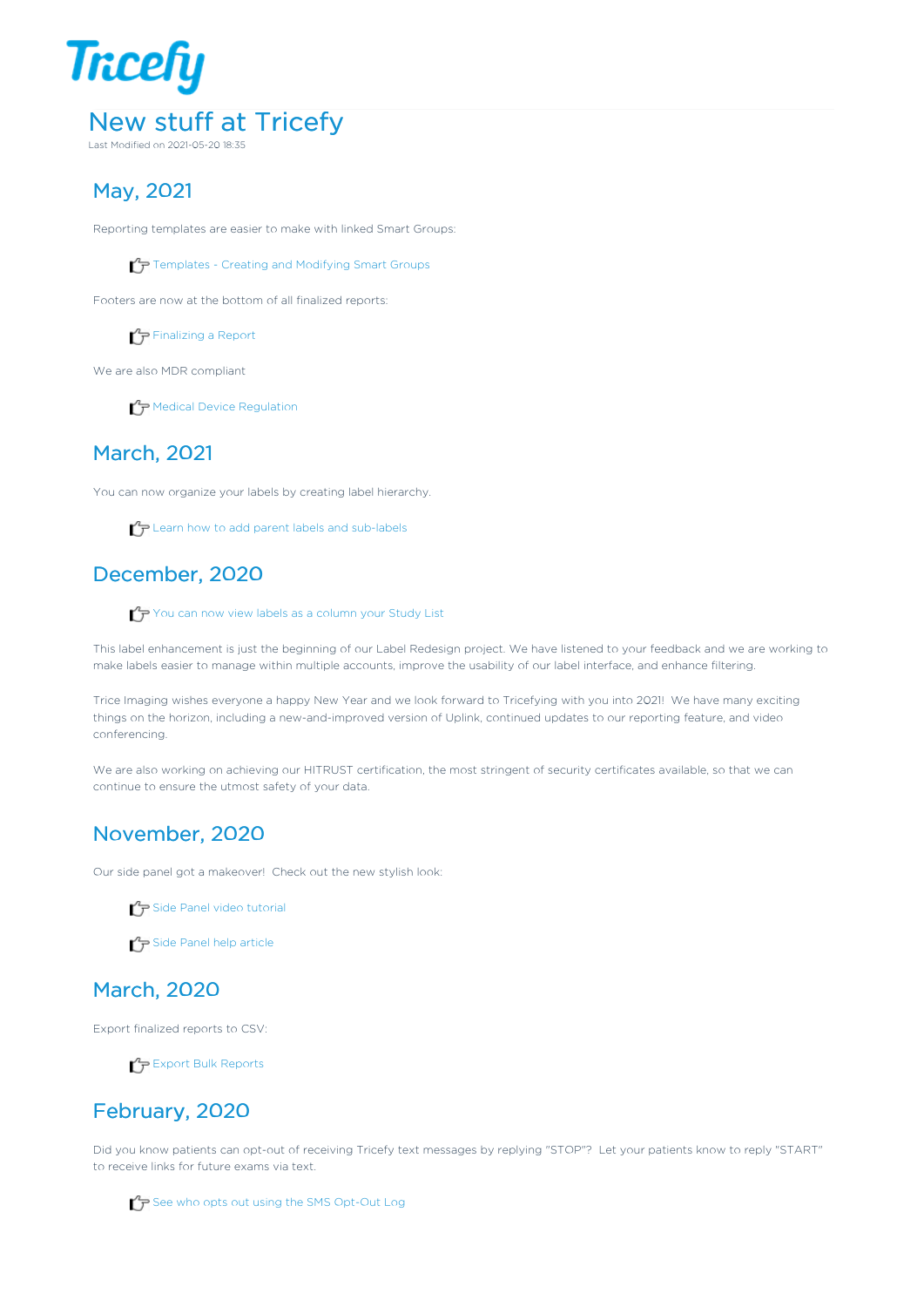

Tricefy unveils their new adaptive reporting solution!

 $\mathcal{L}_{\mathcal{F}}$  See the three-step workflow

Account Administrators can customize templates to fit their individual needs. Learn more at http://www.tricefy.help/help/reportadmin

# October, 2019

- Athena and Allscripts users: Send Tricefy exam links or specific PDFs to your patient chart
- Now there is a Tricefy app for Android (available in the Play store) to make viewing and sharing images even easier for your patients.

The mobile Tricefy App offers additional branding options, such as linking to your website and contact options.

 $\Gamma$  Learn to customize the mobile app for your patients

# March, 2019

Your patients can now share their images faster and easier using the new iOS app (iPhones only)

### June, 2018

We've released the following enhancements to further optimize your Tricefy experience:

Our policies, procedures, and technical controls were updated to ensure compliancy with the GDRP. We also updated our Business Agreement (contract) and Data Processing Agreement. Your account administrator was prompted to accept these agreements; you can view them by selecting Business Agreements within your Account Settings.

#### $\mathcal{L}_{\mathcal{F}}$  Learn more about GDPR

We added two new automation rules:

 $\uparrow$  Apply Custom Label: You can now automatically apply custom labels to your images

Create Study PDF: You can now automatically generate a PDF of your studies

We modified the default column headers on the study list based on customer feedback. These default settings are now Patient Full Name, Patient ID, Patient DOB, Study Date, Study Details, Sonographers, and Performing Physician.

Modify your study list column headers based on your clinic's individualized needs

- Return to the default settings by selecting the Reset Settings button in your Profile Settings
- You can now deactivate labels by editing the label within your Account Settings
	- This option prevents the label from being added to new studies while leaving it applied to previous studies

# February, 2018

Tricefy got a makeover! We made some adjustments to the way things look so that its a little more user friendly:

 $\sqrt{\phantom{a}}\tau$  Send to menu: Select an option to send exams to patients, doctors, or external servers (PACS)

 $\bigtriangledown$  Action menu: Select an option to download, delete, attach files or edit an exam